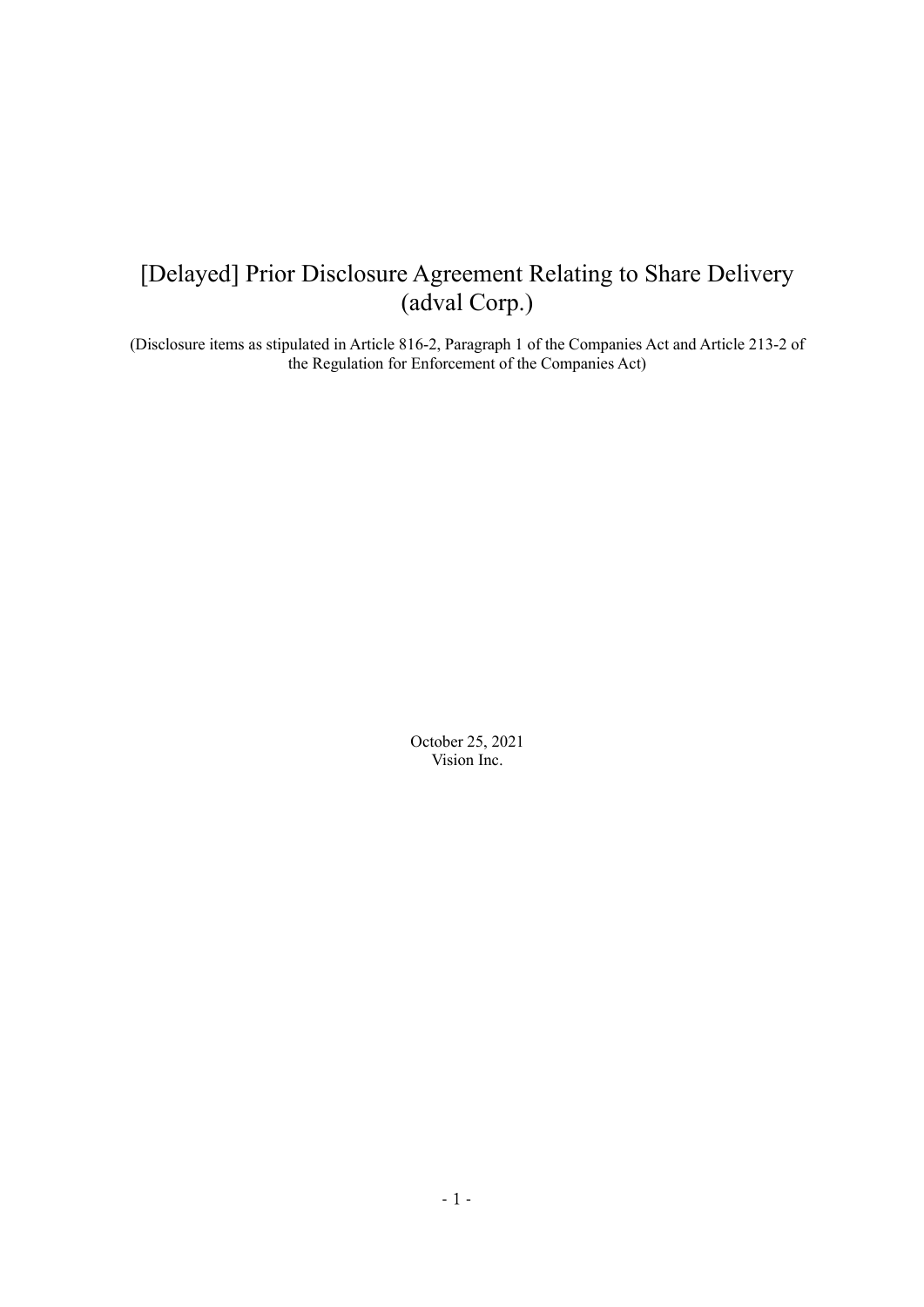October 25, 2021

## Information regarding the Share Delivery to be disclosed in Advance

6-5-1 Nishi-Shinjuku, Shinjuku-ku, Tokyo Vision Inc. Representative Director, President, and CEO Kenichi Sano

The share delivery plan (hereinafter referred to as the "share delivery plan") created by the Company on October 18, 2021 will go into effect on December 1, 2021 (hereinafter referred to as the "effective date"). Therefore, the Company will become the parent company and adval Corp. (hereinafter referred to as "adval") will become a subsidiary through a share delivery (hereinafter referred to as the "share delivery").

The matters regarding the share delivery to be disclosed in advance as stipulated in Article 816-2, Paragraph 1 of the Companies Act and Article 213-2 of the Regulation for Enforcement of the Companies Act are as follows.

#### Record

1. Contents of the Share Delivery Plan (Article 816-2 Paragraph 1 of the Companies Act)

Refer to Attachment 1.

2. Reasons why the share delivery parent company has determined that provisions for matters listed in Article 774-3, Paragraph 1 Item 2 of the Companies Act meet the requirements stipulated in Paragraph 2 of the same article. (Article 213-2 Paragraph 1 of the Regulation for Enforcement of the Companies Act)

The Company has set 94,809 to be the lower limit of common shares to be transferred during share delivery. According to the adval registration information dated October 15, 2021, the total number of issued shares of common stock of adval is 192,616 shares. Adval confirmed that it had not issued any class shares with voting rights as of October, and that the only stock acquisition rights that could be exercised by the effective date were the first stock acquisition rights. This accurately reflects the status of issued shares and stock acquisition rights of adval as of the same day, October 15, 2021. We have confirmed with adval that we have no plans to issue or grant convertible rights to corporate bonds or other shares of adval between October 15 and the effective date.

In addition, the Company will make stock acquisitions with all stock acquisition rights holders of the initial stock acquisition rights until the shares of adval are listed on any financial exchange and trading begins. An allotment agreement has been concluded that stock acquisition rights cannot be exercised until adval shares are listed on one of the financial exchanges and it is confirmed that there are no plans to be traded until the effective date.

Because of these, the Company has determined that the lower limit of common shares of adval to be transferred at the time of share delivery is 94,809 shares, which meets the requirements stipulated in Article 774-3, Paragraph 2 of the Companies Act.

3. The appropriateness of provisions regarding the matters listed in Article 774-3, Paragraph 1, Items 3 to 6 of the Companies Act (Article 213-2 Paragraph 2 of the Regulation for Enforcement of the Companies Act)

Refer to Attachment 2.

4. The appropriateness of provisions regarding the matters listed in Article 774-3, Paragraph 1, Items 8 and 9 of the Companies Act (Article 213-2 Paragraph 3 of the Regulation for Enforcement of the Companies Act)

Not applicable.

- 5. Matters concerning subsidiaries (Article 213-2 Paragraph 4 of the Regulation for Enforcement of the Companies Act)
- (1) Contents of financial statements for the final business year

Refer to Attachment 3.

(2) If there are temporary financial statements with the day after the last day of the final business year as the temporary account closing day, the contents of the financial statements.

Not applicable.

(3) Details of major property disposals, significant debt burden, or other events that have a significant impact on the status of company property that occurred after the last day of the final business year.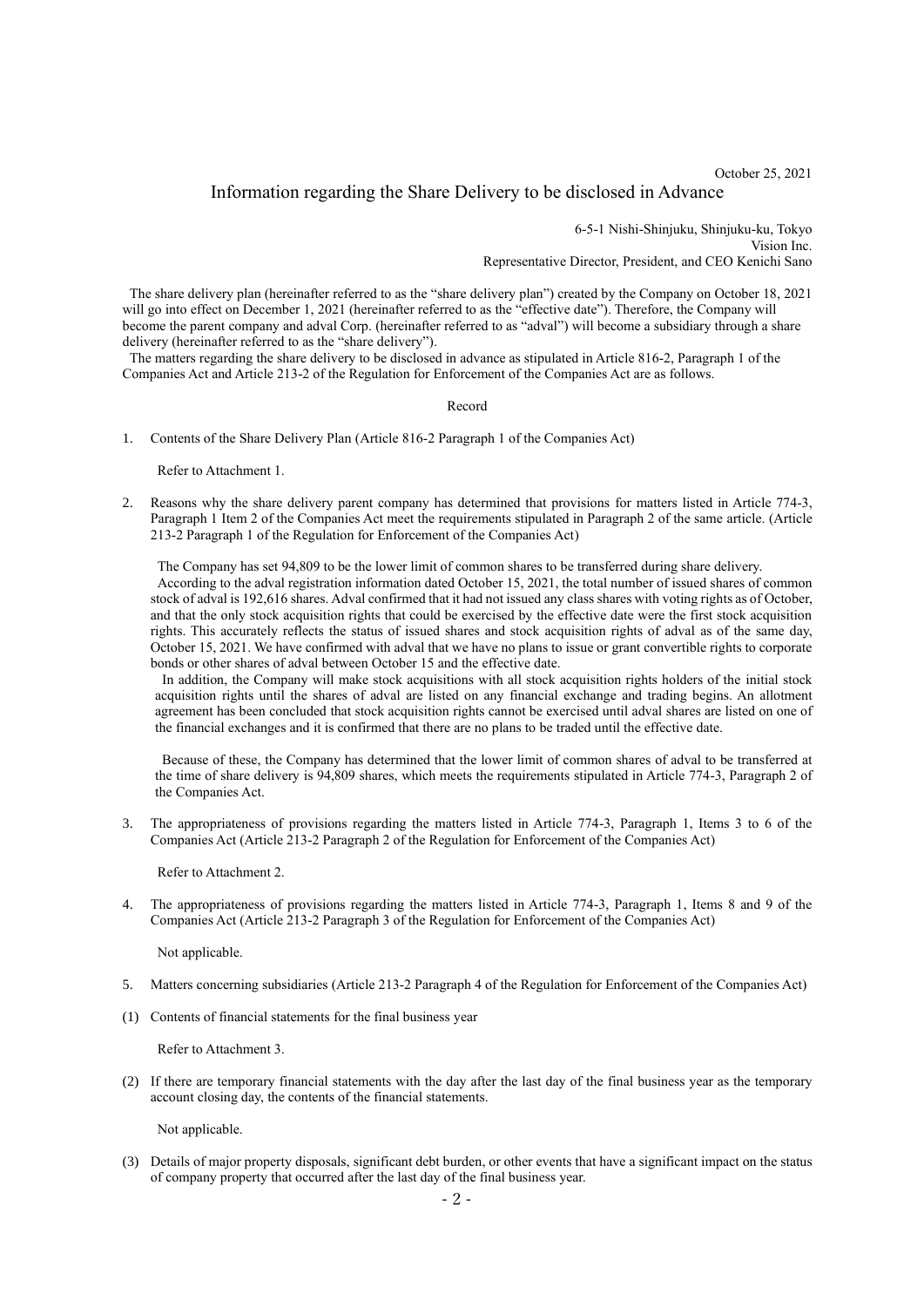Not applicable

6. Details of major property disposals, significant debt burdens, and other events that have a significant impact on the status of company property that occurred after the last day of the final business year at the share delivery parent company. (Article 213-2 Paragraph 5 of the Regulation for Enforcement of the Companies Act)

Not applicable.

7. Matters concerning the obligation of fulfillments by the share delivery parent company after the date that the share delivery becomes effective (Article 213-2 Paragraph 6 of the Regulation for Enforcement of the Companies Act)

Article 816-8, Paragraph 1 of the Companies Act does not apply so this is not applicable to the share delivery.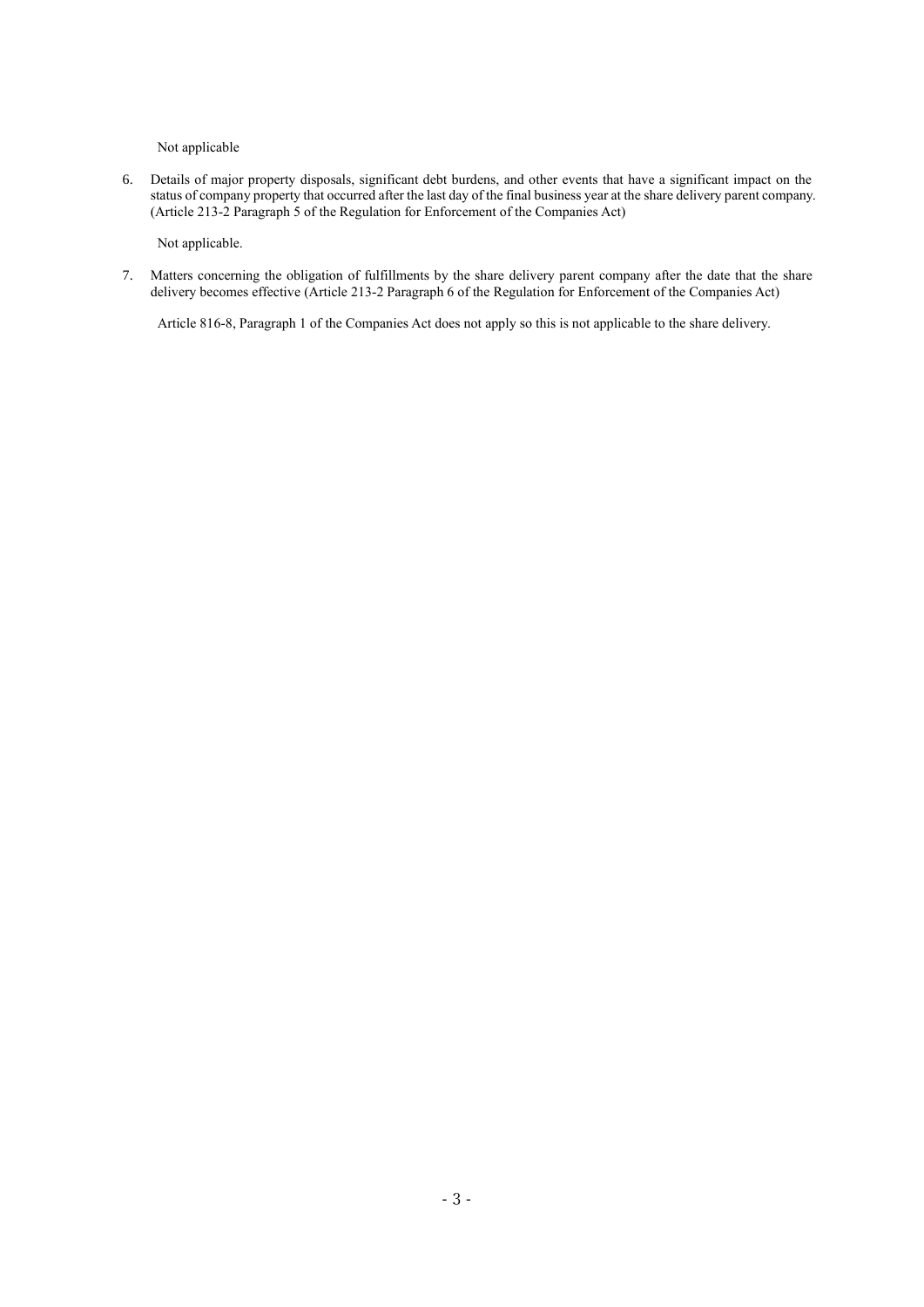#### **Attachment 1 Contents of the Share Delivery Plan**

## **Share Delivery Plan**

We have made the following share delivery plan (hereinafter referred to as the "share delivery plan") for the execution of a share delivery (hereinafter referred to as the "share delivery") in which Vision Inc. (hereinafter referred to as "Party A") will become the parent company and adval Corp. (hereinafter referred to as "Party B") will become a subsidiary.

Article 1 (Trade name and address of the share delivery subsidiary)

The trade name and address of Party B is as follows. Trade name: adval Corp. Address: 33-7 Udagawacho, Shibuya-ku, Tokyo

Article 2 (Minimum number of shares of the share delivery subsidiary to be transferred by the parent company at the time

of the share delivery) The minimum number of shares of Party B that Party A is to transfer is 94,809 shares.

Article 3 (Allocation of shares and money to be delivered to the transferor of the subsidiary's shares at the time of the share delivery)

1. During the share delivery, Party A will deliver to the transferor of Party B's ordinary stock their own common stock in the sum of Party B's total common stock multiplied by 4.7.

2. During the share delivery, Party A will allocate 4.7 shares of Party A's common stock to the transferor of Party B's common stock for each share of transferred Party B common stock.

Article 4 (Amount of capital and reserves of the share delivery parent company) Party A will not increase the amount of stated capital in the share delivery and will separately determine the amount of reserve and other matters in accordance with Article 39-2 of the Regulation on Corporate Accounting.

Article 5 (Deadline for applications of the transfer of shares by the subsidiary) For Party B, November 12, 2021 is the deadline for applications of common stock.

Article 6 (Resolution to approve the share delivery plan)

Party A will approve the share delivery plan and make a decision on the matters necessary by the day before the plan is to go into effect.

Article 7 (Date that the share delivery plan goes into effect)

The share delivery plan will go into effect (hereinafter referred to as the "effective date") on December 1, 2021. However, Party A may change this if necessary due to the necessity of proceeding with the share delivery or for other reasons.

Article 8 (Changes to the plan and cancellation of the share delivery)

If it becomes difficult to achieve the purpose of the share delivery due to an event that seriously hinders the execution of the delivery during the time between the creation of the plan and the effective date, then changes to the plan or entire cancellation of the share delivery may be necessary.

Article 9 (Effect of share delivery plan)

The share delivery plan shall be invalid if the legal support of Party A as stipulated in Article 6 is not obtained.

Article 10 (Non-regulated matters)

In addition to the matters stipulated in the plan, details related to the share delivery will be decided by Party A in accordance with the purpose of the share delivery.

October 18, 2021

6-5-1 Nishi-Shinjuku, Shinjuku-ku, Tokyo Vision Inc. Representative Director, President, and CEO Kenichi Sano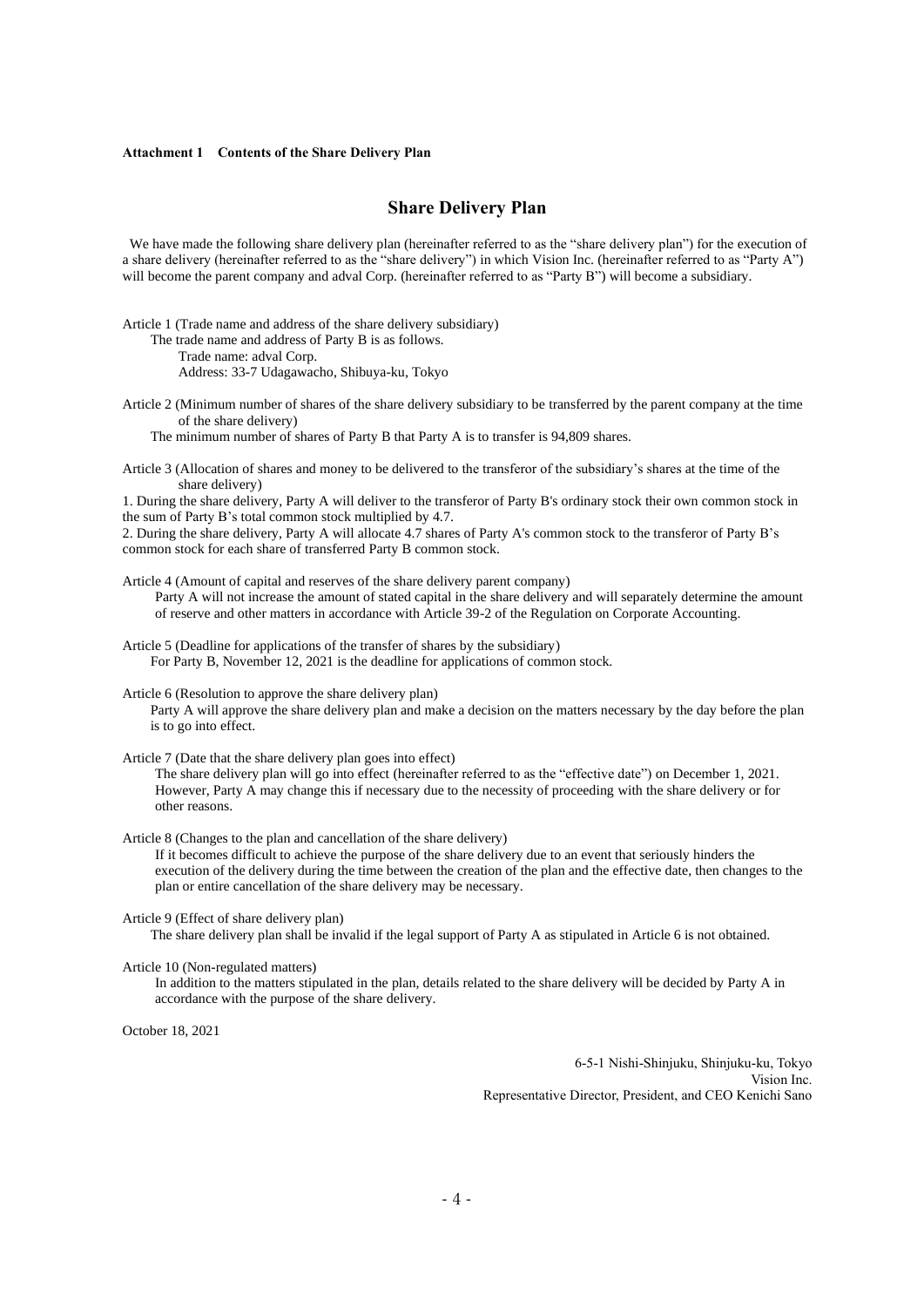### **Attachment 2 The appropriateness of provisions regarding the matters listed in Article 774-3, Paragraph 1, Items 3 to 6 of the Companies Act**

- 1. Details of allocation related to the share delivery (share delivery ratio) and basis for calculating the share issuance ratio
- (1) Details of allocation related to the share delivery (share delivery ratio)

The Company will allocate and deliver 4.7 shares of the Company's common stock for one share of adval common stock. In addition, we plan to allocate treasury stock 446,500 shares held by the Company to the common stock of the Company to be delivered as an allotment for the shares of adval by the Company, and will not issue new shares. The lower limit of the common stock of adval that the Company will transfer is 94,809 shares. If a fraction less than

one share is generated as a result of the share delivery, the fractions will be totaled in accordance with the provisions of Article 234 of the Companies Act (if the total number has a fraction less than one, it shall be rounded down). The Company's common stock equivalent will be sold and the price will be delivered to the adval shareholders according to the fraction

#### (2) Basis for calculating the share issuance ratio

a. Basis and reasons for the content of the allotment

In considering the share delivery ratio to be used, the Company selected Tokyo Kyodo Accounting Office, a third party calculation agent independent of the Company and adval, to ensure the fairness and appropriateness of the share delivery ratio, and obtained the share delivery ratio calculation report for the share delivery on October 15, 2021. After comprehensive consideration and deliberation of the results of the calculation of the share delivery ratio for the shares of adval submitted by Tokyo Kyodo Accounting, and factors such as the financial conditions, asset conditions, and prospects for future business activities of both companies, the Company finally decided that the share delivery ratio described in "(1) Details of allocation related to the share delivery (share delivery ratio)" above is within the range of the share delivery ratio calculated by Tokyo Kyodo Accounting Office and is appropriate and not detrimental to the interests of shareholders. This share delivery ratio is subject to change upon consultation between the Company and adval's shareholders in the event of a material change in the various conditions that form the basis of the calculation.

#### b. Matters relating to calculation

① Relationship with the calculation institution

Tokyo Kyodo Accounting Office is not a related party of the Company or adval and has no significant interests to be stated regarding the share delivery.

## ② Summary of calculation

The Company has common stock listed on the First Section of the Tokyo Stock Exchange, a stock price, and high liquidity in the trading market. Therefore, when valuing the stock value, the Tokyo Kyodo Accounting Office decided that the market price method would provide a sufficiently appropriate result, so the market-based valuation method was adopted for the calculation.

| Valuation method | Calculation result (per share of common stock) |
|------------------|------------------------------------------------|
| Market-based     | 1,183 yen - 1,463 yen                          |

Regarding adval, since it is an unlisted company, there is no market stock price, and it is judged that the amount of net assets as of the valuation record date does not indicate the stock value considering future cash flows since the profit level will fluctuate significantly depending on the progress and implementation accuracy of future business measures. Also considering that it is difficult to objectively and rationally determine which fiscal year's profit level and multiplier should be adopted for calculation, which are the calculation elements of the similarly listed companies, the discounted cash flow method (listed below as "DCF") was adopted for the calculation to reflect the status of future business activities in the evaluation.

| Valuation method | Calculation result (per share of common stock) |
|------------------|------------------------------------------------|
|                  | 4,930 yen $-6,931$ yen                         |

As a result, the calculation result of share delivery ratio of one adval share to one common stock is as follows, assuming that the value per share of the Company's common stock is one.

|              | Calculation result of share delivery ratio |
|--------------|--------------------------------------------|
| Common stock | $3.37 - 5.86$                              |

When it comes to the market-based valuation method, the Company's stock value is decided by using the Company's closing price on First Section of the Tokyo Stock Exchange on October 15, 2021, the designated calculation base date, to calculate the simple average of the closing price of the stock price for the previous month, three months and six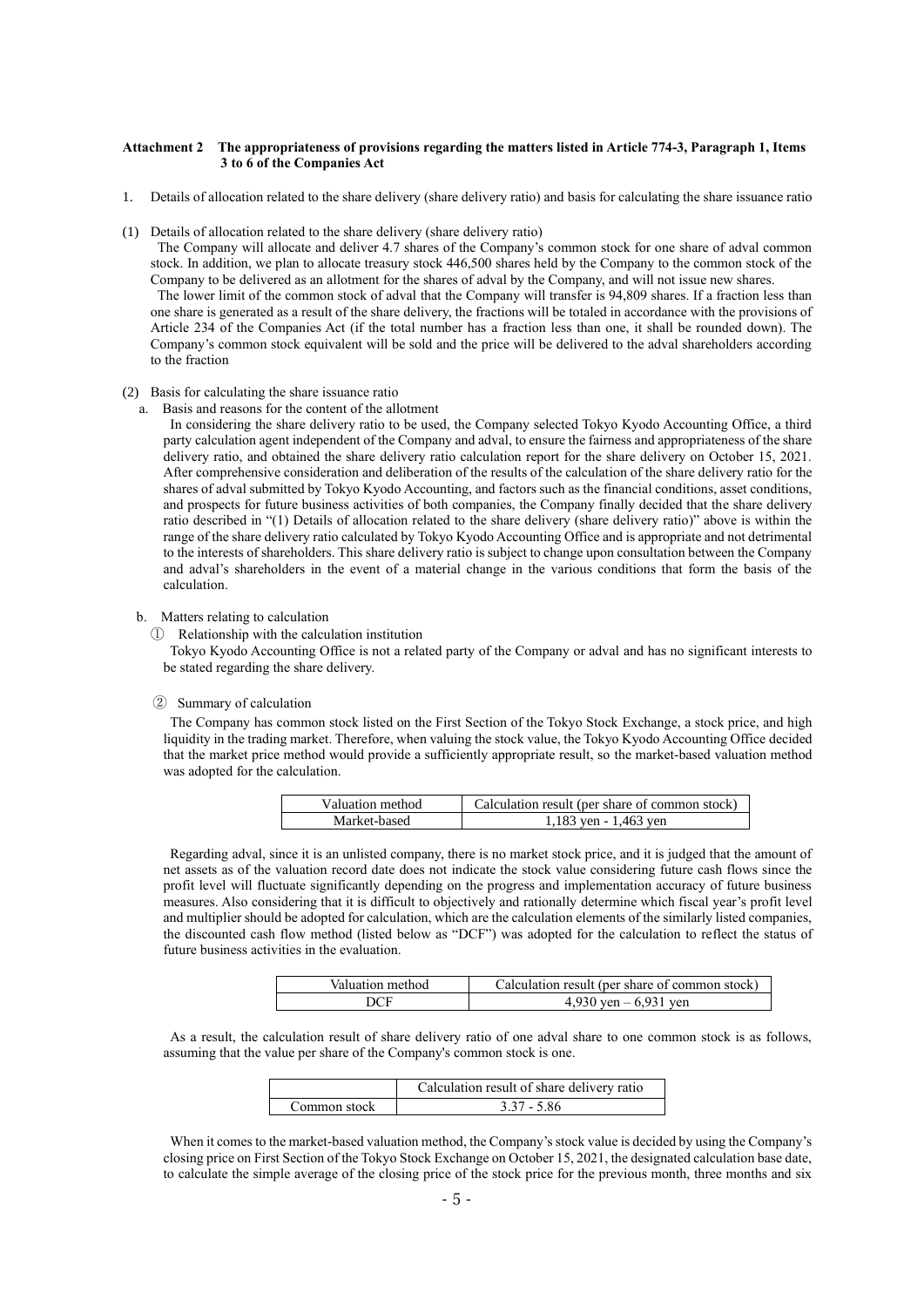#### months.

For the DCF method, the corporate value of adval is discounted to their present value based on the free cash flow that they are expected to generate between May 2022 and May 2026 according to their business plan. For the continuous value after the planning period, the permanent growth rate method is adopted and is calculated as -0.5% - 0.5% based on the level of business growth after the planned period that can be assumed at the time of evaluation. When considering that adval's business stage is in the growth phase, the discounted value is calculated to be 11.60% to 12.82% based on 12.21% for the present value of free cash flow during and after the planning period. Regarding the evaluation of stock acquisition rights, the corporate value is calculated by including the cash inflow amount (strike price) assuming that the first section stock acquisition rights have been exercised in non-business assets. As a result, the share value per share of adval is calculated using 201,616 shares, which is the sum of 192,616 issued shares and 9,000 additional shares when the first section stock acquisition rights are exercised.

Based on the results, the range of the share delivery ratio based on the comparison with the evaluation result using the market price method of the Company is calculated as 3.37 - 5.86 for one share of common stock.

The Tokyo Kyodo Accounting Office certifies that they used information provided by the Company and adval as well as information released to the public when calculating the share ratio, under the assumption that all the materials and information used is accurate. It is assumed that it is complete and that there are no undisclosed facts to the Tokyo Kyodo Accounting Office that may have a significant impact on the calculation of the share delivery ratio. We have not verified the accuracy and completeness. In addition, in regards to the assets and liabilities of the Company and adval (including contingent liabilities), we did not perform our own appraisals, including analysis and appraisals of individual assets and liabilities, and we did not request appraisals from third parties. Lastly, it is assumed that the information regarding adval's business plan referred to in the calculation has been prepared by adval's management based on the best forecasts and judgments currently available. The analysis results of Tokyo Kyodo Accounting Office are the result of the information and economic situation up to October 15, 2021.

Adval's business plan, which is the basis for DCF method of calculation, includes fiscal years in which profits are expected to increase significantly due to future business expansion. Specifically, we plan to increase the number of stores in the space management business and expand business from the fiscal year ending May 2023 to the fiscal year ending May 2026 which leads us to anticipate an increase in operating income. The financial forecasts for adval from the fiscal year ending May 2022 to the fiscal year ending May 2026, which is when profits are expected to significantly increase, are as follows.

|                          |                 |          |          |          | (Thousands of ven) |
|--------------------------|-----------------|----------|----------|----------|--------------------|
|                          | <b>May 2022</b> | May 2023 | May 2024 | May 2025 | May 2026           |
| Operating income or loss | $-29.191$       | 101.162  | 240.623  | 370.191  | 505.04             |
| Change rate              |                 |          | 137.8%   | 53.8%    | 36.4%              |

The current business plan does not presuppose the implementation of the share delivery. Additionally, the calculation result of the share delivery ratio by the Tokyo Kyodo Accounting Office does not express an opinion on the fairness of the ratio for the share delivery and the Company has not obtained a statement of opinion (fairness opinion) that the share delivery ratio in the delivery is fair to the common shareholders of the Company from a financial standpoint.

2. Matters concerning the amount of stated capital and reserves of the Company that will increase due to the share issuance

The amounts of the Company's capital stock, capital reserve, and legal reserve that will increase as a result of the share delivery are as follows. We believe that such treatment is appropriate in view of the laws and regulations as well as our capital policy.

- ① Amount of capital: 0 yen
- ② Amount of capital reserve: Separately determined by the Company in accordance with Article 39-2 of the Regulation on Corporate Accounting
- ③ Amount of revenue reserve: 0 yen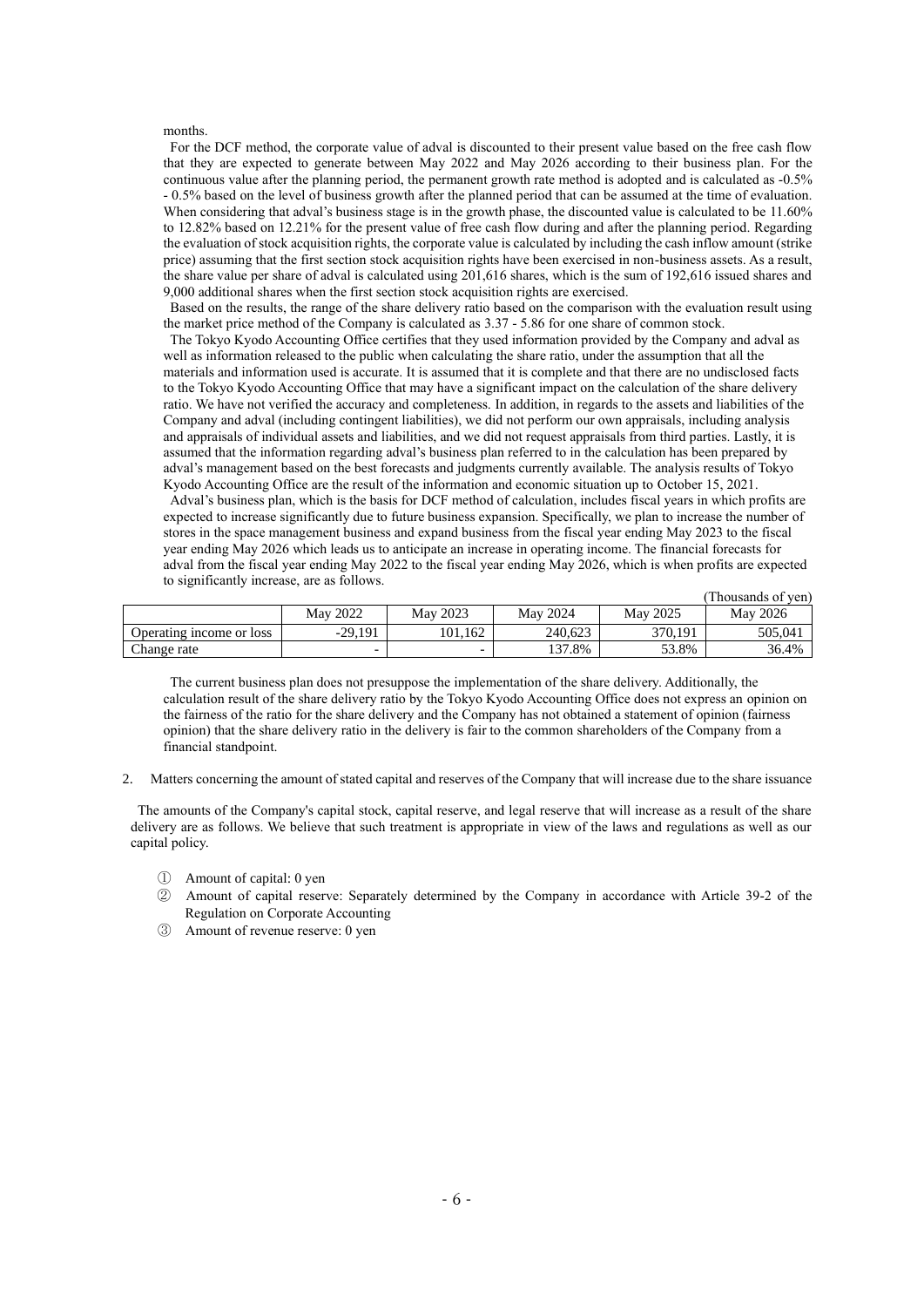**Attachment 3 Contents of Financial Statements from the Final Fiscal Year of the Share Delivery Subsidiary**

Refer to the next pages.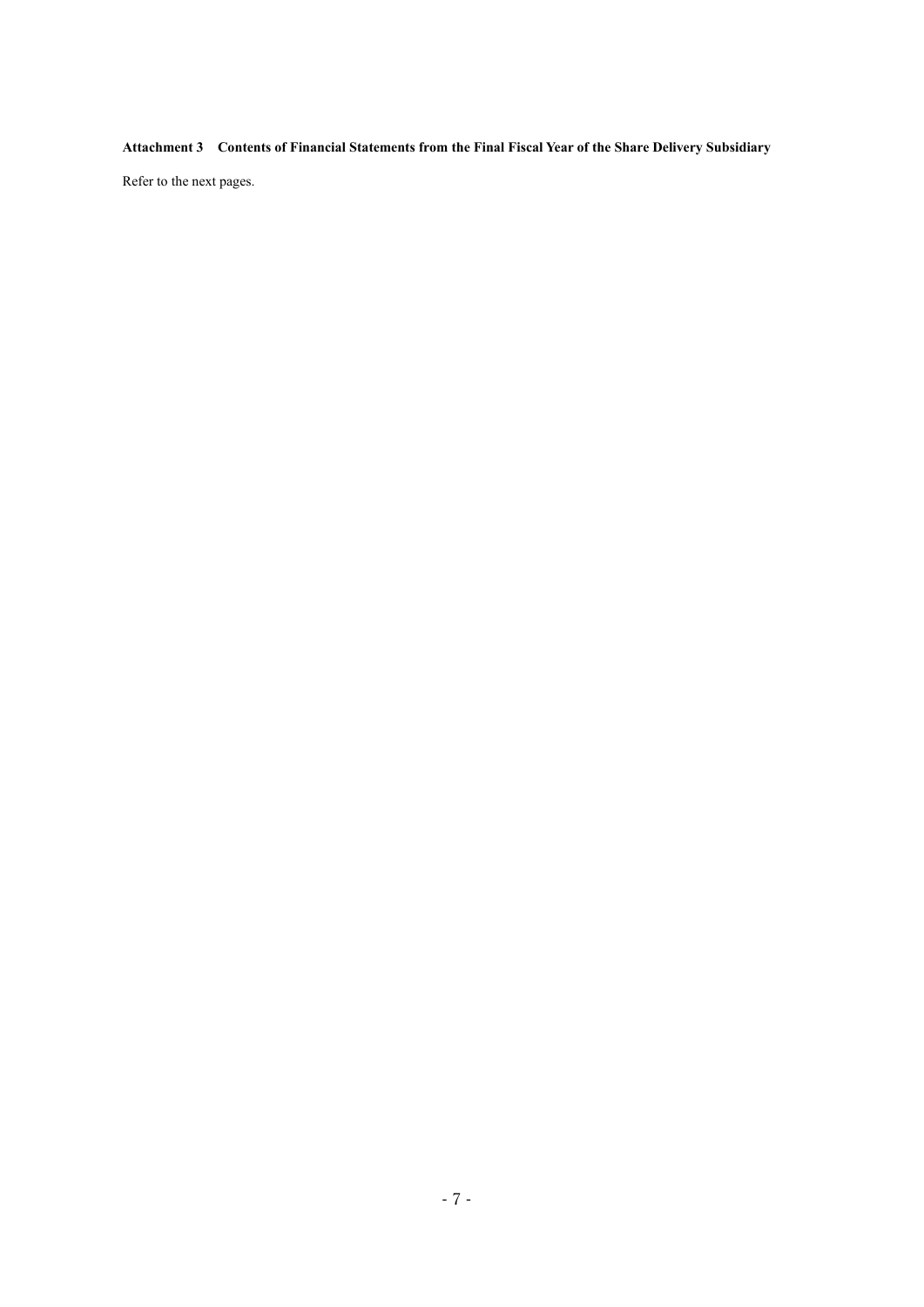Fifth Term Business Report and Financial Statements

> From June 1, 2020 until May 31, 2021

> > adval Corp.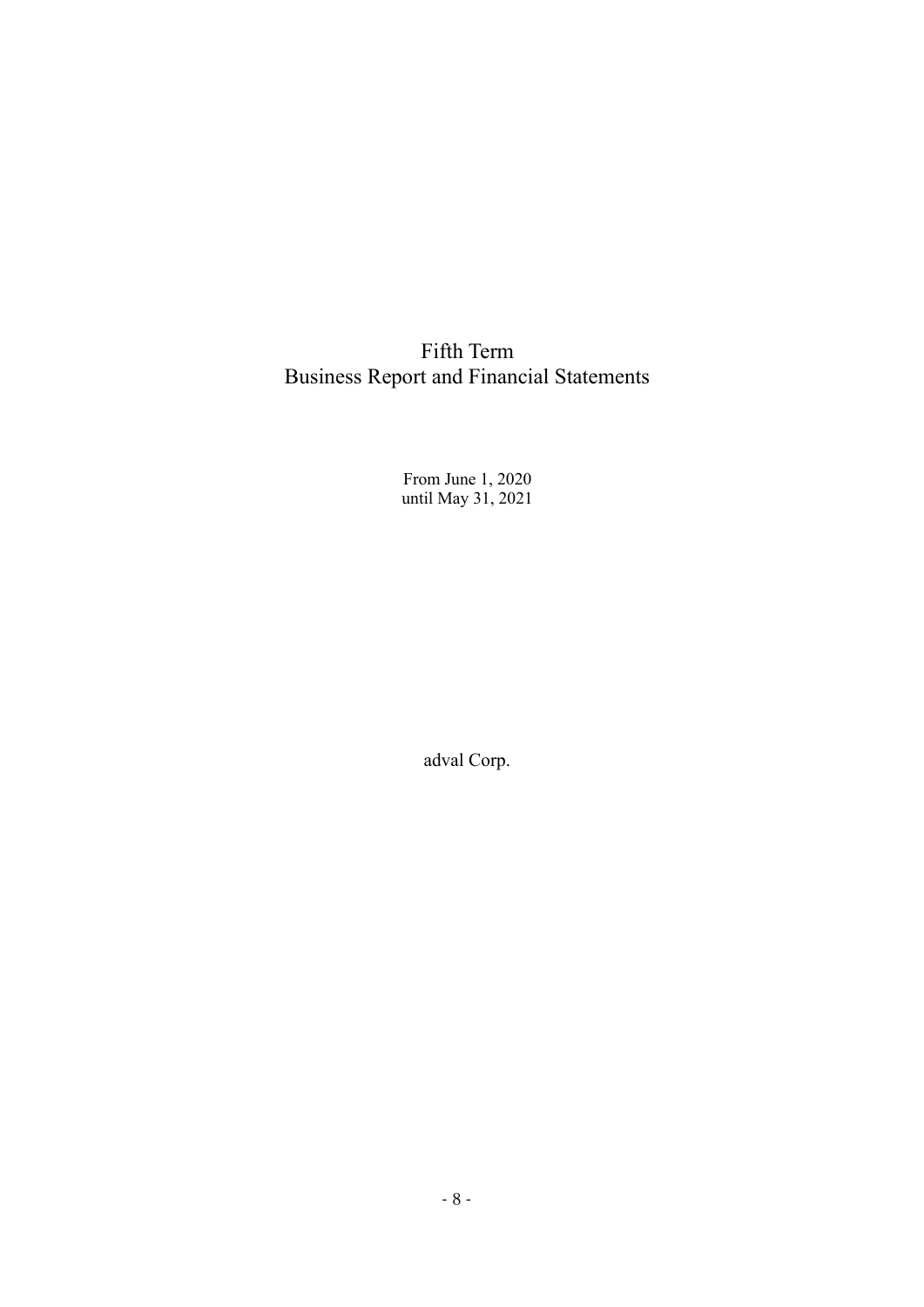## Business Report

From June 1, 2020 until May 31, 2021

### Matters Concerning the Company's Current State

(1) Business progress and results

In the current fiscal year, the Company was greatly affected by the worldwide spread of COVID-19 as in order to prevent infection, stay at home measures were put into place in regards to all large, medium and small-scale gatherings in Japan. Not only did the use of conference rooms and party spaces decline, but there were no events involving eating and drinking (catering), resulting in a major profit loss in the space management business. Due to these circumstances, the Company started the industry's first monthly flat-rate conference room service "Office Ticket" in October 2020. With the increase of remote work and telework, initiatives such as office space reduction have become widespread, but this is a service that responds to the demand to secure a certain meeting space so it is steady and makes it possible for the Company to earn stock revenue that is not affected by seasonal fluctuations. The Company started sales activities with the target of 100 "Office Ticket" contracts by the end of this fiscal year, and through steady performance have achieved this amount. Also, the Company is developing space for telework booths to meet the demand for private rooms.

In the accommodation business, the Company canceled unprofitable lodging properties due to a decline in inbound travelers.

Also, the catering business "favorite", which was transferred in the previous fiscal year, was transferred to another company in the fourth quarter because it was greatly affected by events no longer occurring due to measures to stay at home. Instead, resources have been focused on rebuilding and growing the space business.

Due to COVID-19, there has been significant impact on the subleased space management business, which is normally relatively unaffected by market conditions, and profits declined due to shortened business hours and closures to prevent the spread of infection in stores. With the cooperation of the leaseholders, we worked to maintain a certain level of profit by keeping costs down. In addition, in regards to Bukenavi, a restaurant space advisory business, there are many restaurants that have been stopped from closing due to subsidies from the national and Tokyo governments, and the number of people who want to open a restaurant is decreasing with uncertainty about the future of the restaurant business except by delivery. In response to this, the Company operated business more carefully than usual and was able to make more contracts and Bukenavi has been profitable.

Because of the circumstances described above, the results for the current fiscal year were sales of 1,186,310 thousand yen (37.0% less compared to the same period of the previous year), operating loss of 354,273 thousand yen (operating profit of 76,580 thousand yen in the same period of the previous year), ordinary loss of 211,931 thousand yen (ordinary profit of 72,224 thousand yen in the same period of the previous year), and net loss of 391,083 thousand yen (22,401 thousand yen in the same period of the previous year).

#### (2) Status of capital investment

The amount of capital investment in the current fiscal year was 13 million yen. This was mainly for equipment and fixtures attached to buildings in operating spaces such as conference rooms for and accommodation facilities.

- (3) Funding status Not applicable.
- (4) Business transfer, absorption-type split, or new establishment split On March 1, 2021, the Company transferred over catering business "favorite" to MIG Holdings Co., Ltd.
- (5) The transfer of other companies' businesses Not applicable.
- (6) Succession of rights and obligations related to the business of other corporations, due to absorption-type merger or absorption-type company split Not applicable.
- (7) Acquisition or disposal of shares or other equity in other companies or stock acquisition rights Not applicable.
- (8) Issues to be addressed

With the announcement of the fourth state of emergency and continued spread of the COVID-19 pandemic, the recovery of the Japanese economy has been significantly delayed and the flexible office market is under pressure to majorly change. The Company will continue to grow "Office Ticket," which we launched as a new form of flexible office. In order to rebuild the business model and create a new flexible office market during the pandemic, we will tackle the following issues.

① Implementation of store opening strategy to grow "Office Ticket"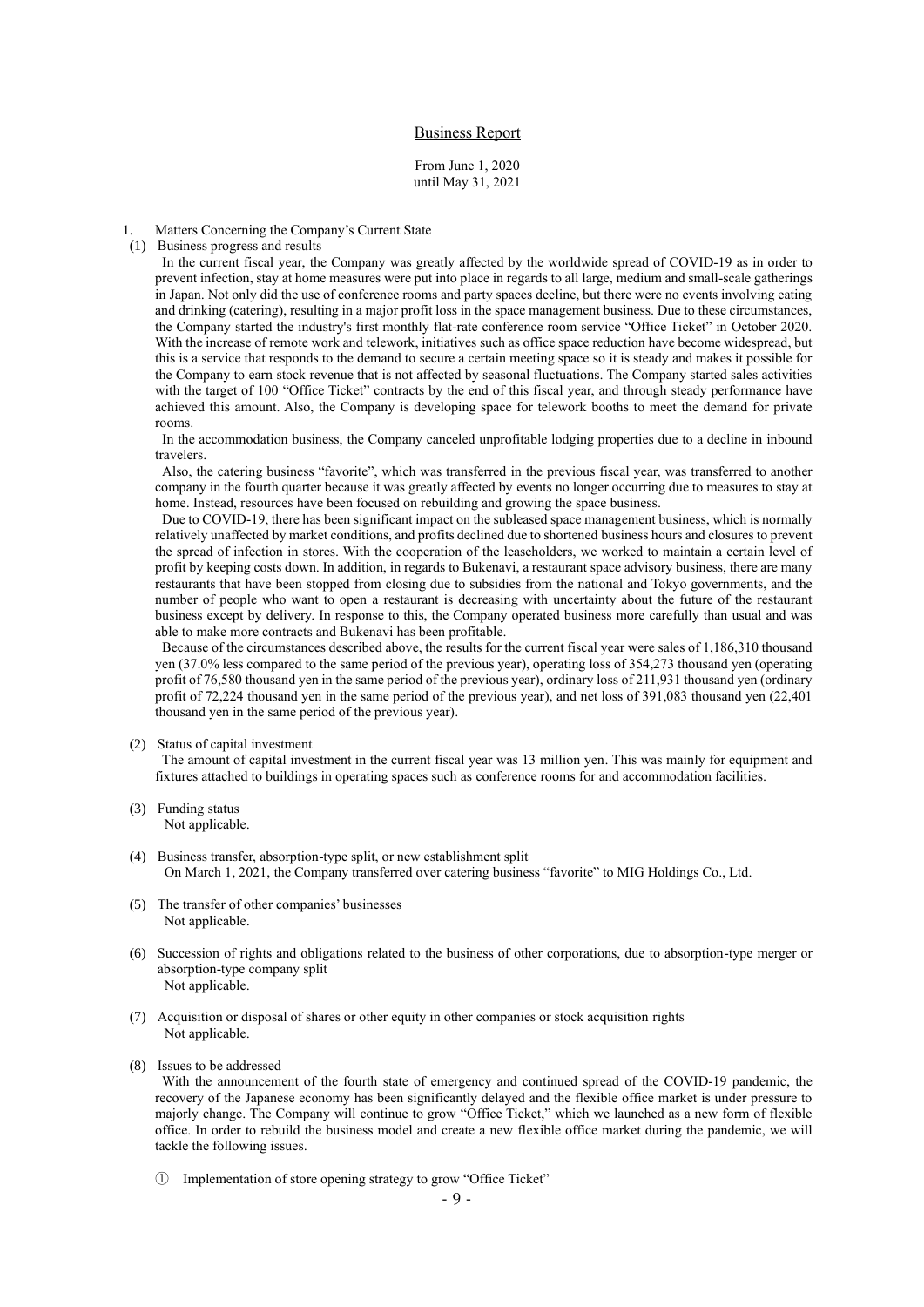Property coverage is an important factor in expanding the market share of the Company's main service, "Office Ticket". The Company is planning to open stores by bringing in our equipment to real estate owners' properties and increasing the number of "semi-directly managed properties" that owners will open. In each space, we will thoroughly implement infection control measures, provide safe and secure use, acquire customers, and promote use.

② Respond to the demand for remote work spaces with "Office Ticket"

As the demand for remote work and remote conference spaces grows due to the COVID-19 pandemic, we will aggressively open locations of telework booths.

③ Enhancement of financial base

For our main service, "Office Ticket", funds are required to make deposits and procure furniture when developing spaces such as conference spaces and work booth spaces and a stable financial base is indispensable for business expansion. The development of an excellent flagship space and the enhancement of semi-directly managed store facilities will lead to an increase in paying members, secure the next development fund from profit structure, create a virtuous cycle for further development, and stabilize the financial base.

④ Hiring and training employees

The Company believes that securing and continuous development of excellent human resources is an important issue in aiming for future business expansion. We will continue to strive to secure excellent employees and work to establish an evaluation system, personnel training system, and compensation system that matches the growth phase.

#### ⑤ Enhancement of management system

In order to continuously develop the Company, we will strive to improve the efficiency of operations and thoroughly comply with laws and regulations. We will enhance the compliance system and risk management system to further establish an organizational system that balances company growth and business management.

|  |  | (9) Changes in Property and Profit or Loss Status |
|--|--|---------------------------------------------------|
|  |  |                                                   |

| Segment                     |                    | $3rd$ term<br>May 2019 | $4th$ term<br>May 2020 | $5th$ term<br>May 2021<br>Current fiscal<br>year) |
|-----------------------------|--------------------|------------------------|------------------------|---------------------------------------------------|
| <b>Sales</b>                | (Thousands of yen) | 554,596                | 1,884,101              | 1,186,310                                         |
| Operating profit (loss -)   | (Thousands of yen) | $-108, 154$            | 76,580                 | $-354,273$                                        |
| Ordinary profit (loss -)    | (Thousands of yen) | $-127,551$             | 72,224                 | $-211,931$                                        |
| Net income (loss -)         | (Thousands of yen) | $-239,562$             | 22,401                 | $-391,083$                                        |
| Earnings per share (loss -) | (Yen)              | $-1,290.17$            | 116.91                 | $-2,030.38$                                       |
| Total assets                | (Thousands of yen) | 1,069,644              | 1,304,958              | 953,436                                           |
| Net assets                  | (Thousands of yen) | 26,607                 | 49,009                 | $-342,073$                                        |
| Net asset per share         | (Yen)              | 138.14                 | 255.77                 | $-1,775.94$                                       |

(Note) Net income or loss per share is calculated based on the average number of shares during the period and net assets per share is calculated based on the total number of issued shares.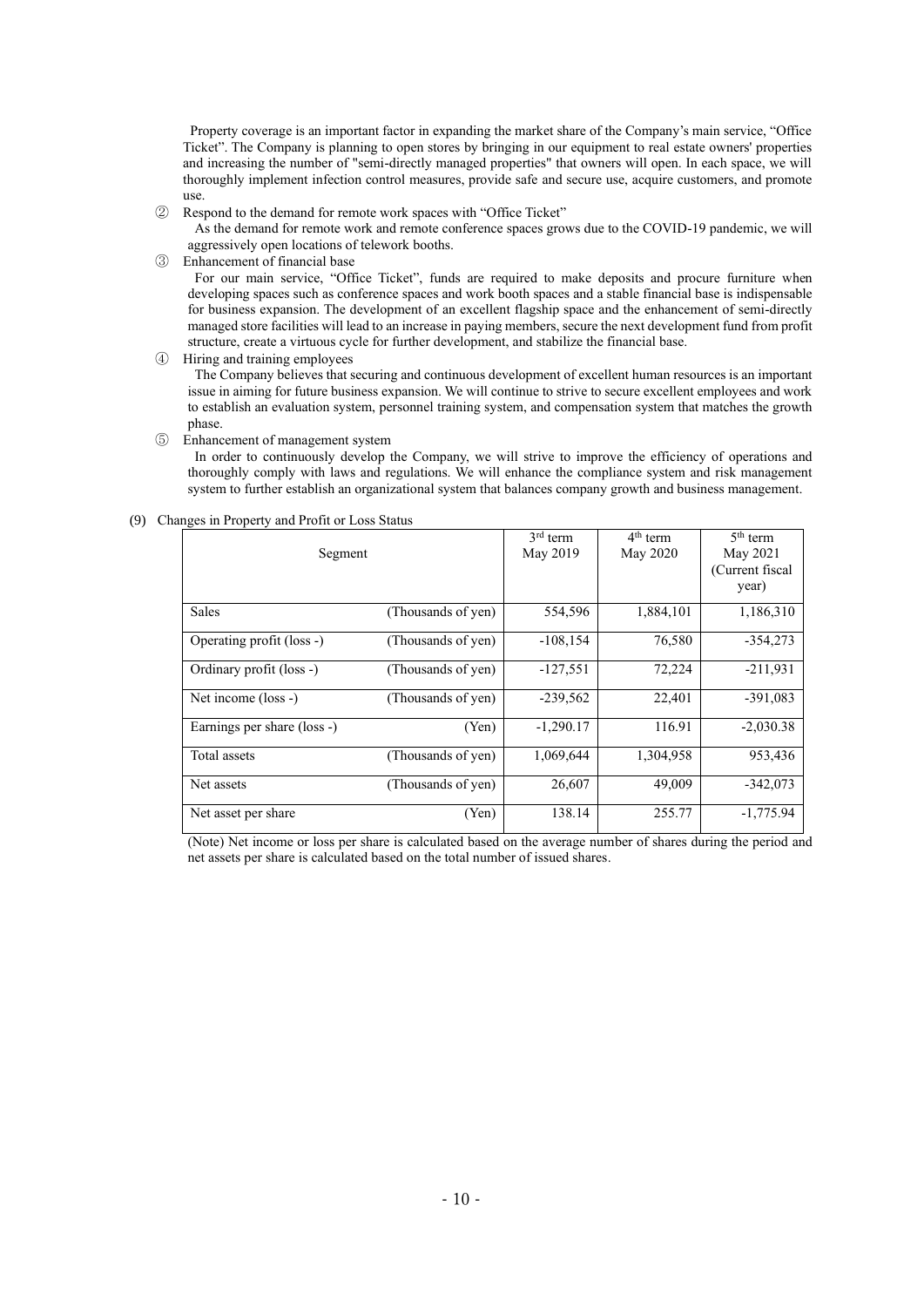## (10) Status of important parent companies or subsidiaries

- ① Status of important parent companies Not applicable.
- ② Status of important subsidiaries Not applicable.
- ③ Matters concerning specified wholly owned subsidiaries Not applicable.

## (11) Business summary

Our main businesses are the development and operation of rental spaces, the sale and brokerage of real estate properties used to operate restaurants, and catering sales.

## (12) Offices

| Headquarters    | 33-7 Udagawacho, Shibuya-ku, Tokyo    |
|-----------------|---------------------------------------|
| EBISU SHOW ROOM | 3-1-24 Ebisuminami, Shibuya-ku, Tokyo |

## (13) Employees

| Rate of decrease since end | Average age    | Average employment |  |
|----------------------------|----------------|--------------------|--|
| of previous fiscal year    |                | length             |  |
| $-16$ people $*$           | 34.8 years old | 2.46 years         |  |
|                            |                |                    |  |

(Note) The average number of temporary employees hired during the period was 31.

\*On February 28, 2021, 13 employees from "favorite" (Plus part-time workers for a total of 22) were transferred. (14) Important lenders

| Lender                              | Balance borrowed |
|-------------------------------------|------------------|
| Japan Finance Corporation           | 348 million yen  |
| Juroku Bank, Ogaki Branch           | 178 million yen  |
| Musashino Bank, Musashiurawa Branch | 309 million yen  |
| Ogaki Kyoritsu Bank, Tokyo Branch   | 50 million yen   |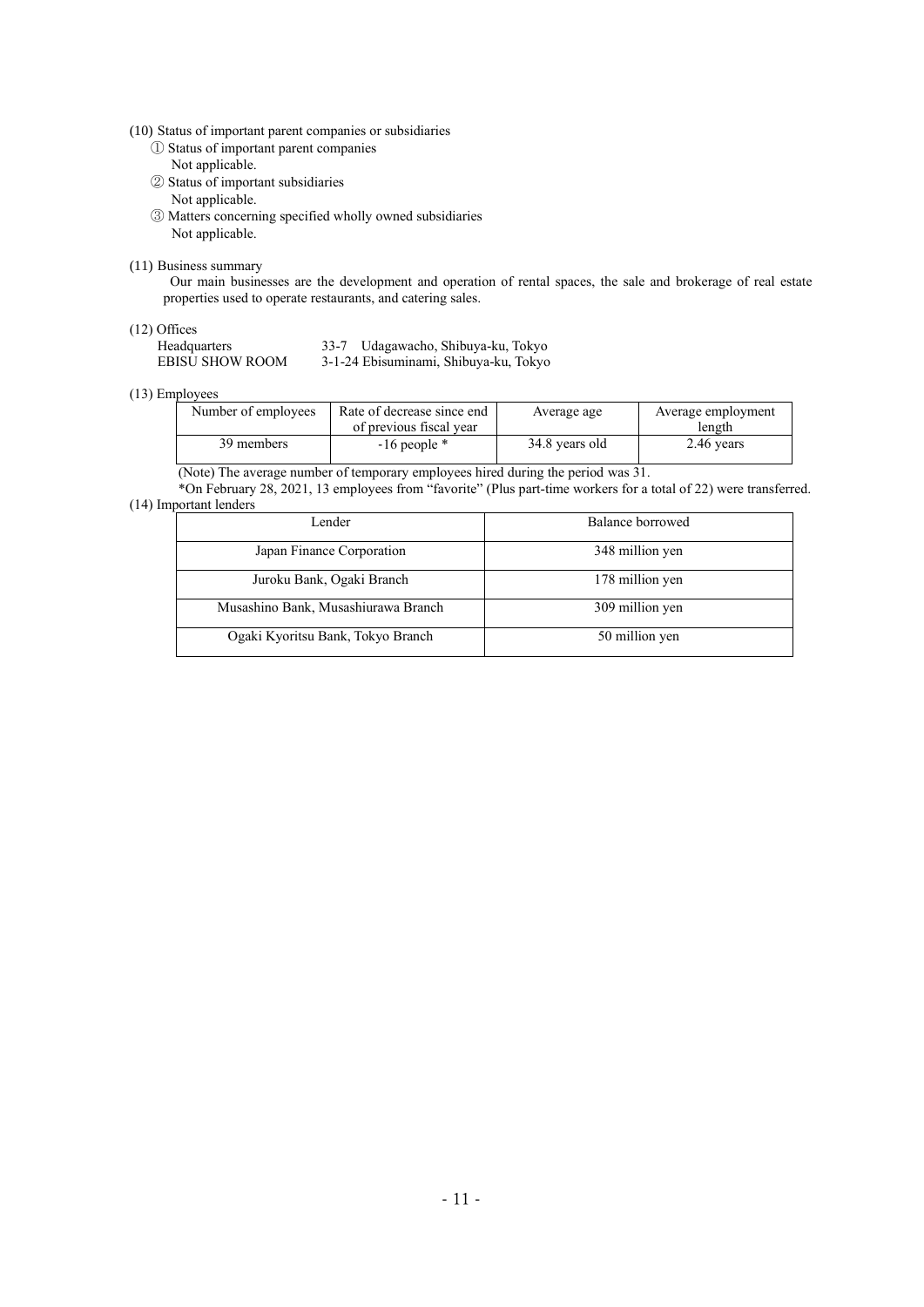# Balance Sheet

(As of May 31, 2021)

# (Unit: Thousands of yen)

| Assets                              |           | Liabilities                      |            |
|-------------------------------------|-----------|----------------------------------|------------|
| Item                                | Amount    | Item                             | Amount     |
| <b>Current Assets</b>               | 441,622   | <b>Current Liabilities</b>       | 277,965    |
| Cash and Deposits                   | 150,377   | Accounts Payable - Other         | 65,477     |
| Accounts Receivable - Trade         | 64,104    | Short-term Loans                 | 25,000     |
| Accounts Receivable - Other         | 82,369    | Current Portion of Long-         | 80,244     |
| Merchandise                         | 38,044    | term Debt                        |            |
| Prepaid Expenses                    | 61,940    | <b>Advance Received</b>          | 33,802     |
| <b>Others</b>                       | 44,785    | Others                           | 73,440     |
| <b>Fixed Assets</b>                 | 511,814   | <b>Fixed Liabilities</b>         | 1,017,545  |
| <b>Tangible Fixed Assets</b>        | 130,479   | Long-term Debt                   | 792,484    |
| Buildings and Accompanying          | 117,968   | Guarantee Deposits               | 165,762    |
| Facilities                          |           | Received                         |            |
| Tools, Furniture, and Fixtures      | 12,511    | <b>Asset Retirement</b>          | 35,936     |
| <b>Intangible Fixed Assets</b>      | 76,078    | Obligation                       |            |
| Goodwill                            | 66,458    | Others                           | 23,363     |
| Software                            | 9,620     | <b>Total Liabilities</b>         | 1,295,510  |
| <b>Investments and Other Assets</b> | 305,255   |                                  |            |
| Guarantee Deposit                   | 295,478   |                                  |            |
| Others                              | 33,469    |                                  |            |
| Allowance for Doubtful Accounts     | $-23,692$ |                                  |            |
|                                     |           | Net Assets                       |            |
|                                     |           | Shareholders' Equity             | 49,009     |
|                                     |           | Capital                          | 10,000     |
|                                     |           | Capital Surplus                  | 642,160    |
|                                     |           | Capital Reserve                  | 474,160    |
|                                     |           | Other Capital Surplus            | 168,000    |
|                                     |           | <b>Retained Earnings</b>         | $-994,233$ |
|                                     |           | <b>Retained Earnings</b>         | $-994,233$ |
|                                     |           | <b>Brought Forward</b>           |            |
|                                     |           |                                  |            |
|                                     |           |                                  |            |
|                                     |           |                                  |            |
|                                     |           | <b>Total Net Assets</b>          | $-342,073$ |
| <b>Total Assets</b>                 | 953,436   | <b>Total Liabilities and Net</b> | 953,436    |
|                                     |           | <b>Assets</b>                    |            |

(Note) The figures are rounded down to the nearest thousand yen.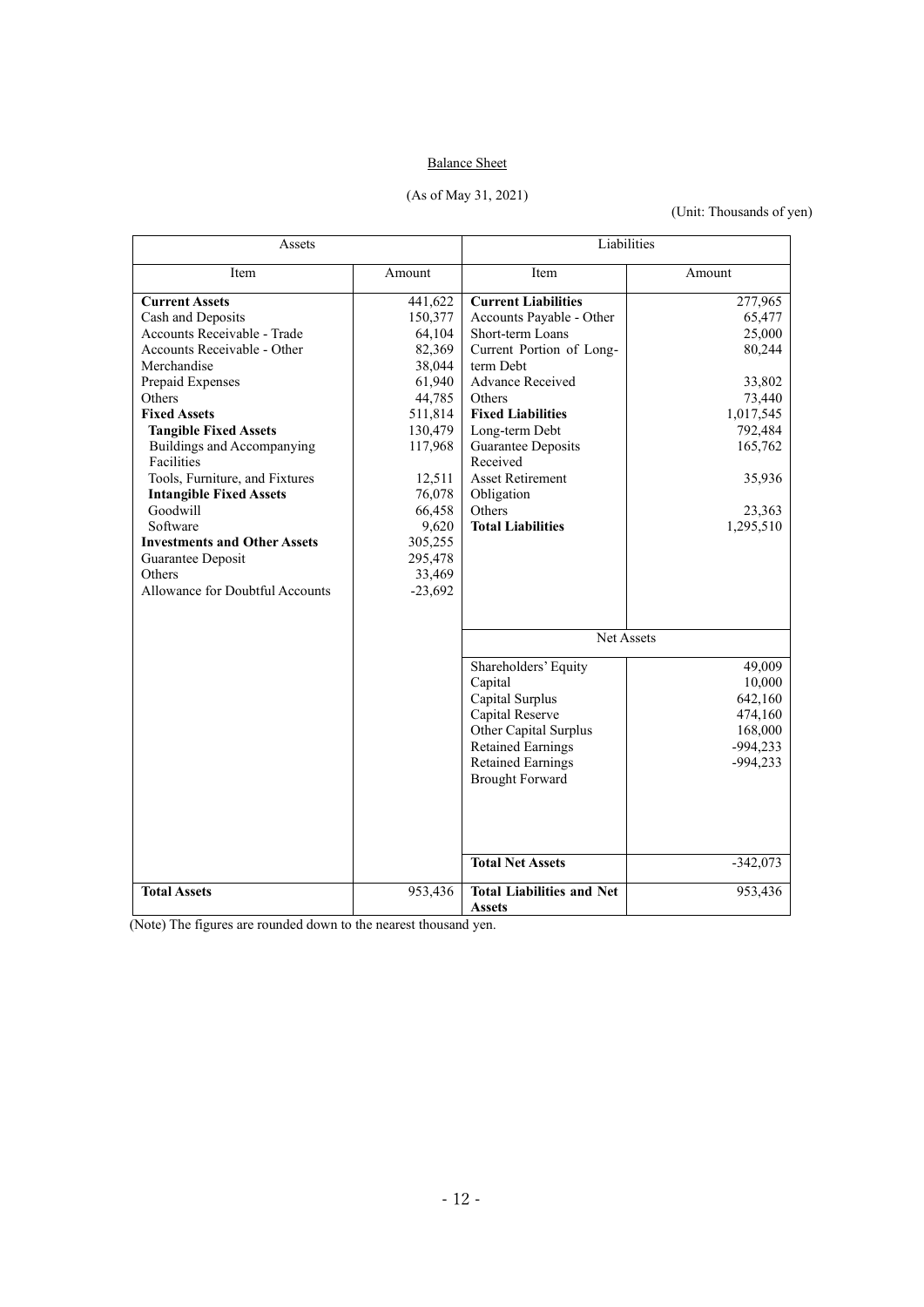# Profit and Loss Statement

(From June 1, 2020 until May 31, 2021)

|                                               |          | (Unit: Thousands of yen) |
|-----------------------------------------------|----------|--------------------------|
| Item                                          | Amount   |                          |
| Sales                                         |          | 1,186,310                |
| Cost of Sales                                 |          | 1,196,367                |
| <b>Gross Loss</b>                             |          | 10,057                   |
| Selling, General, and Administrative Expenses |          | 344,215                  |
| <b>Operating Loss</b>                         |          | 354,273                  |
| Non-operating Income                          |          |                          |
| Income of Insurance Money                     | 2,535    |                          |
| Income of Subsidy Money                       | 149,167  |                          |
| Others                                        | 30       | 151,733                  |
| Non-operating Expenses                        |          |                          |
| <b>Interest Expense</b>                       | 9,391    | 9,391                    |
| Ordinary Loss                                 |          | 211,931                  |
| Extraordinary Profit                          |          |                          |
| Negative Goodwill                             | 3,981    | 3,981                    |
| <b>Extraordinary Loss</b>                     |          |                          |
| Loss on Fixed Assets                          | 10,765   |                          |
| Extraordinary Loss due to COVID-19            | 171,434  |                          |
| <b>Cancellation Fees</b>                      | 2,200    | 184,399                  |
| Net Loss Before Tax Adjustment                |          | 392,350                  |
| Corporate, Resident, and Business Taxes       | 2,936    |                          |
| Deferred Income Tax                           | $-4,203$ | $-1,267$                 |
| Net Loss                                      |          | 391,083                  |
|                                               |          |                          |

(Note) The figures are rounded down to the nearest thousand yen.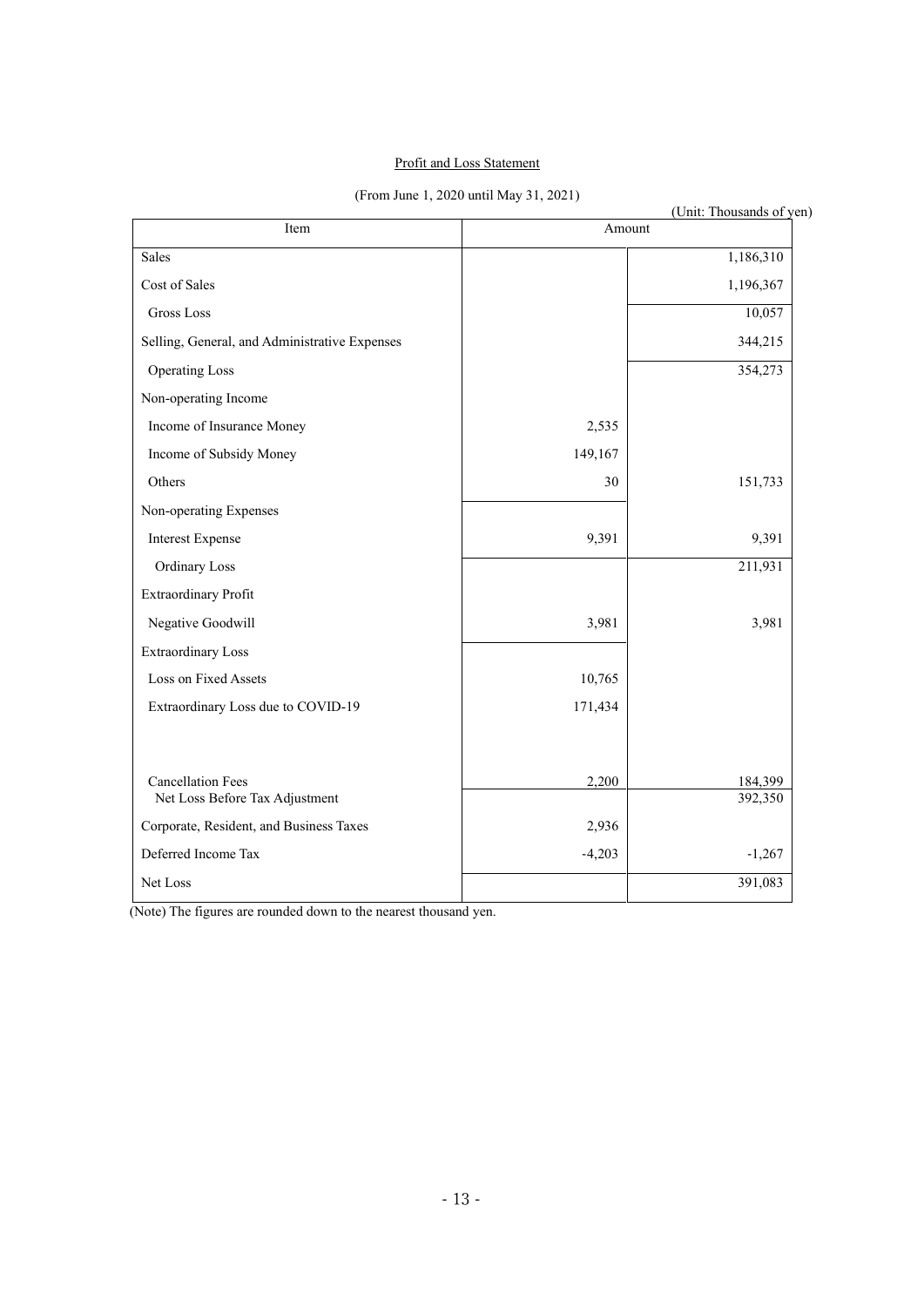# Statement of Changes in Shareholders' Equity

# (From June 1, 2020 to May 31, 2021)

|                                             |                      |                    |                             |                             |                                                   | (Units: Thousands of yen) |            |
|---------------------------------------------|----------------------|--------------------|-----------------------------|-----------------------------|---------------------------------------------------|---------------------------|------------|
|                                             | Shareholders' Equity |                    |                             |                             |                                                   |                           |            |
|                                             |                      |                    | Capital Surplus             |                             | Retained<br>Earnings                              | Total                     | Total      |
|                                             | Capital              | Capital<br>Reserve | Other<br>Capital<br>Surplus | Total<br>Capital<br>Surplus | Retained<br>Earnings<br><b>Brought</b><br>Forward | Shareholders'<br>Equity   | Net Assets |
| Balance at the Beginning of<br>the Period   | 10,000               | 474,160            | 168,000                     | 642,160                     | $-603,150$                                        | 49,009                    | 49,009     |
| Changes of Items During the<br>Period       |                      |                    |                             |                             |                                                   |                           |            |
| Capital Reduction                           |                      |                    |                             |                             |                                                   |                           |            |
| Net Income                                  |                      |                    |                             |                             | $-391,083$                                        | $-391,083$                | $-391,083$ |
| Total Changes of Items During<br>the Period |                      |                    |                             |                             | $-391.083$                                        | $-391,083$                | $-391,083$ |
| Balance at the End of the<br>Period         | 10,000               | 474,160            | 168,000                     | 642,160                     | $-994,233$                                        | $-342,073$                | $-342,073$ |

(Note) The figures are rounded down to the nearest thousand yen.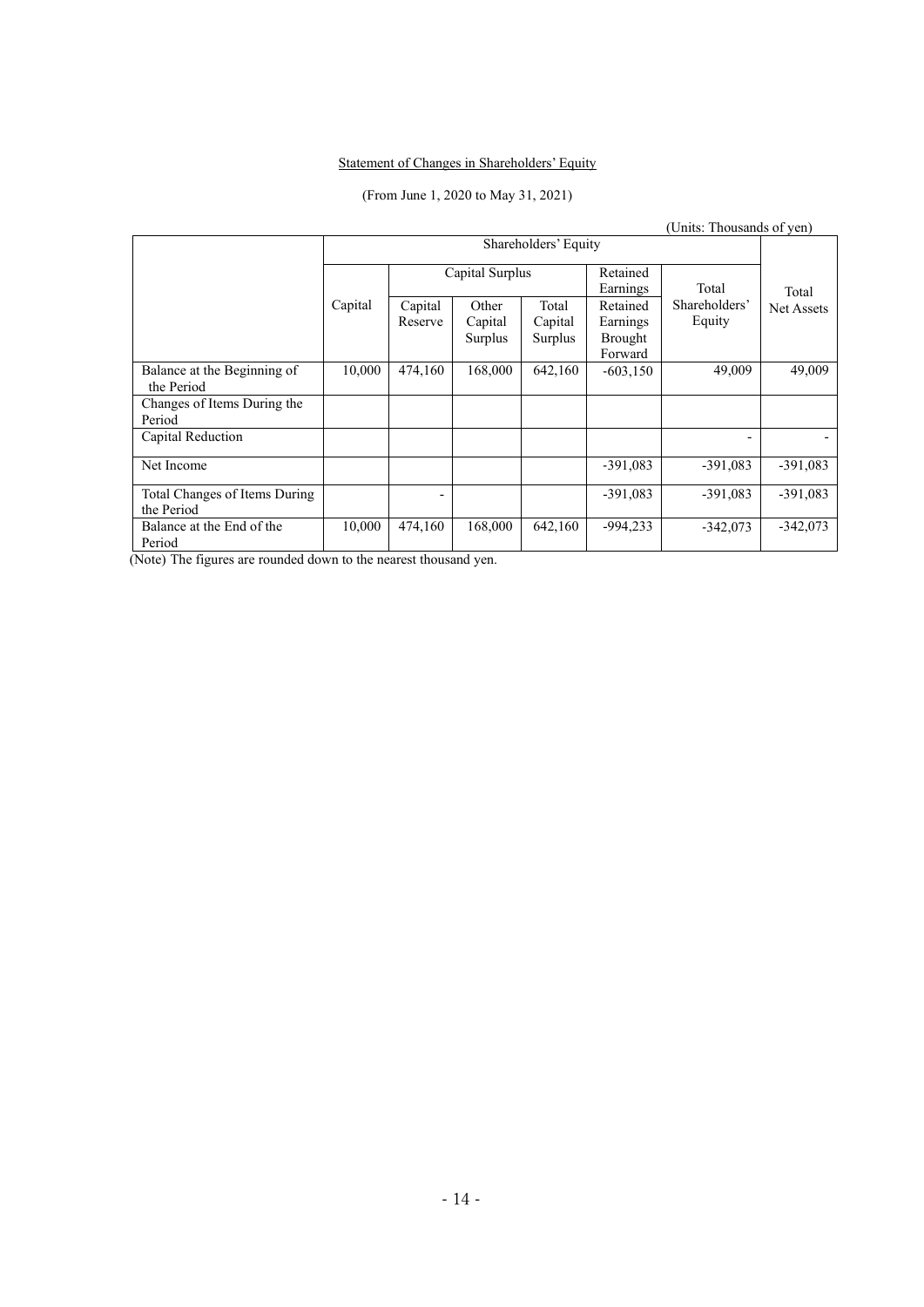# Notes to Financial Statements (Non-Consolidated)

- 1. Important Accounting Policies
- (1) Valuation Criteria and Valuation Methods for Securities Investment Securities …………. Cost depends on Average Moving Method
- (2) Depreciation Method for Fixed Assets

Tangible Fixed Assets …………… Straight-line Method Intangible Fixed Assets ………….. Straight-line Method

(3) Accounting for Consumption Tax, etc.

Accounting for consumption tax and local consumption tax is based on the tax exclusion method.

- 2. Notes on Changes in Accounting Policy Not applicable
- 3. Notes on Changing the Display Method Not applicable
- 4. Notes on the Statement of Changes in Shareholders' Equity

| Stock type     | Number of shares   | Increased number  | Decreased number | Number of shares  |
|----------------|--------------------|-------------------|------------------|-------------------|
|                | at the beginning   | of shares for the | of shares for    | at the end of the |
|                | of the fiscal year | fiscal year       | the fiscal year  | fiscal year       |
|                | (stock)            | (stock)           | (stock)          | (stock)           |
| Ordinary stock | 192,616            |                   |                  | 192,616           |

---------------------------------------------------------------------------------------------------------------------------------------------

(Note) The amount stated and the number of shares in this business report are rounded down to the nearest unit. In addition, the rate of increase, etc. are displayed by rounding down fractions to less than the displayed digits.